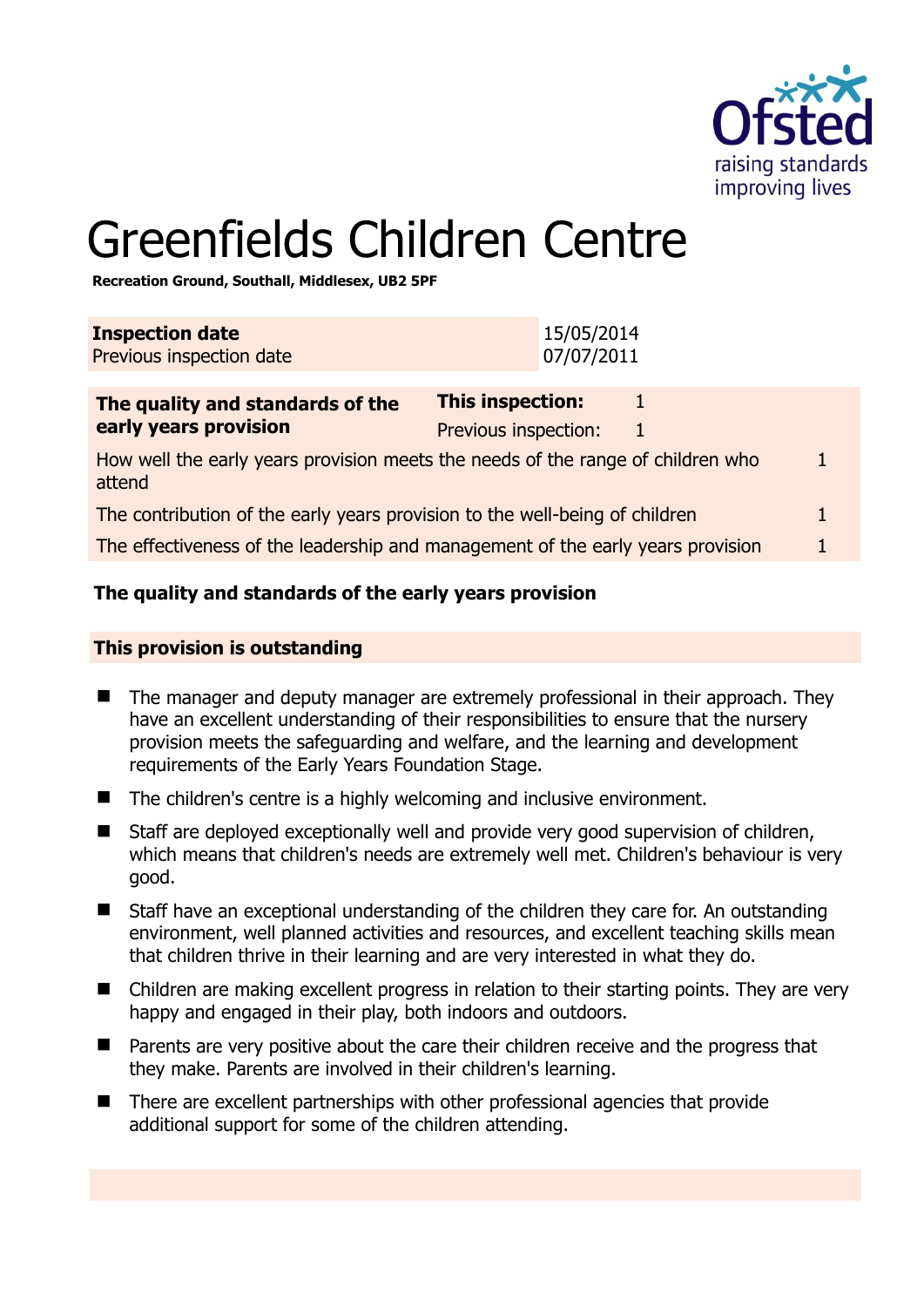# **Information about this inspection**

Inspections of registered early years provision are:

- $\bullet$  scheduled at least once in every inspection cycle the current cycle ends on 31 July 2016
- scheduled more frequently where Ofsted identifies a need to do so, for example where provision was previously judged inadequate
- **•** brought forward in the inspection cycle where Ofsted has received information that suggests the provision may not be meeting the legal requirements of the Early Years Foundation Stage or where assessment of the provision identifies a need for early inspection
- **•** prioritised where we have received information that the provision is not meeting the requirements of the Early Years Foundation Stage and which suggests children may not be safe
- scheduled at the completion of an investigation into failure to comply with the requirements of the Early Years Foundation Stage.

# **Inspection activities**

The inspector met with the manager and deputy manager, and the lead teaching

- $\blacksquare$ staff. She sampled the children's centre documentation records and children's records.
- The inspector observed children in their play and in their interactions with the staff who care for them.
- $\blacksquare$  The inspector spoke with staff, parents and children.
- The inspector discussed the children's centre self-evaluation processes.
- The inspector joined the deputy manager for a joint observation.

# **Inspector**

Aileen Finan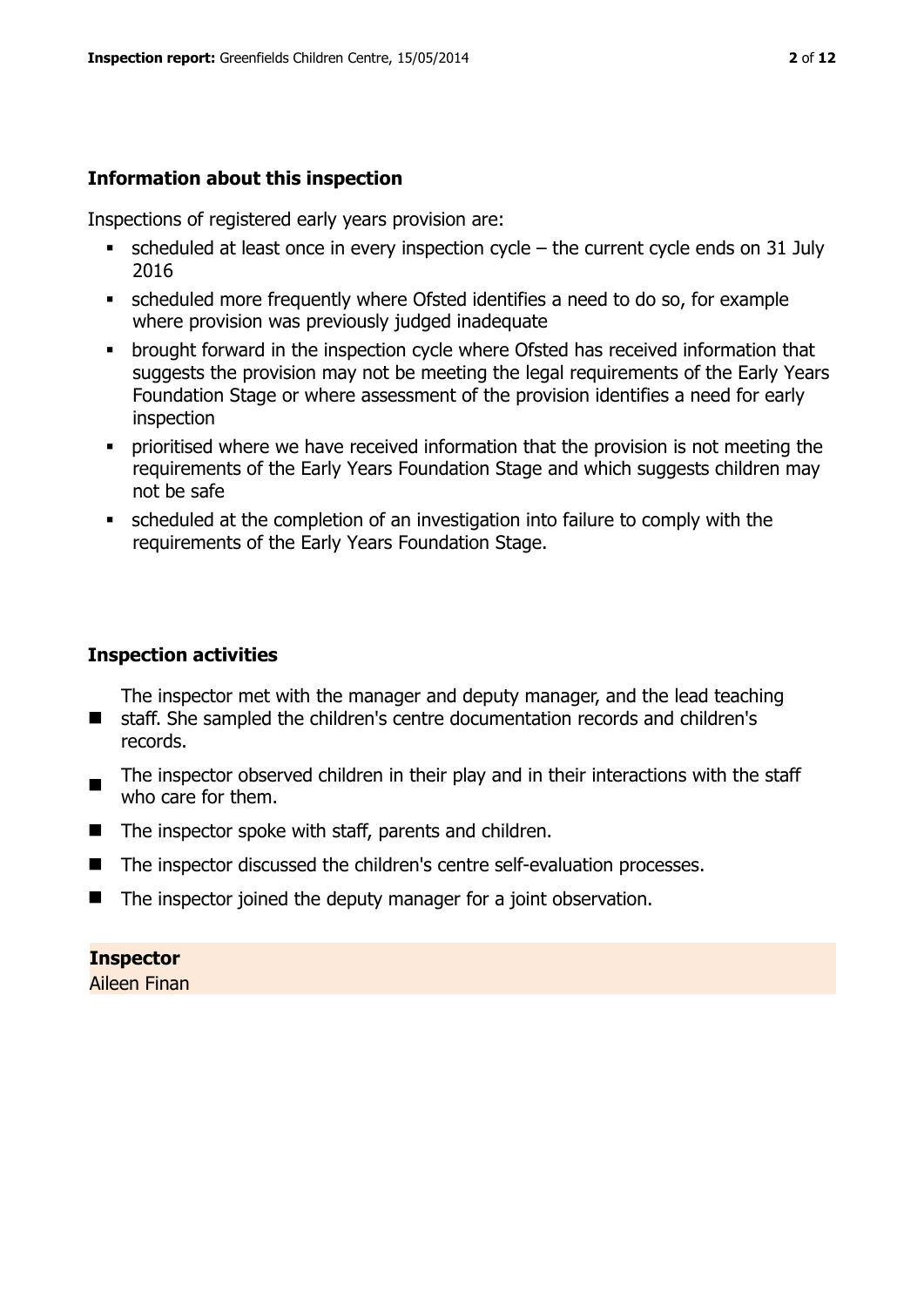# **Full report**

#### **Information about the setting**

Greenfields Children's Centre registered in November 2004. It is situated in a corner of the recreation park in Southall, within the London Borough of Ealing. The centre operates from a purpose-built building and children have access to three main group rooms. The centre also has access to meeting and training rooms and a sensory room. There are large outdoor play areas. The centre serves the local diverse community. The children's centre is registered on the Early Years Register. There are currently 103 children in the early years age group on roll attending the day care provision of the children's centre. The centre opens each week day from 8am to 6pm for 48 weeks of the year. It provides education, care and learning opportunities for children and families. The centre supports children with special educational needs and/or disabilities and children who speak English as an additional language. The centre employs 41 members of staff, of whom 30 work directly with the children. Of these, all hold early years qualifications and, of these, six are qualified teachers and one holds Early Years Professional Status.

#### **What the setting needs to do to improve further**

#### **To further improve the quality of the early years provision the provider should:**

■ extend mathematical labelling to further promote children's recognition of numerals and the written number word.

#### **Inspection judgements**

# **How well the early years provision meets the needs of the range of children who attend**

Staff fully value the children as individuals and are very skilled at adapting activities to meet their individual needs and interests in order to help them succeed in their learning. Staff are extremely enthusiastic and, therefore, engage and motivate the children to join in and challenge them fully in what they choose to do. Children benefit from particularly rich and varied experiences across all seven areas of learning. All staff demonstrate an excellent understanding of the learning and development requirements for the Early Years Foundation Stage. The quality of teaching and the interactions staff make during adult-led activities and child-initiated play is extremely enriching.

Assessment at all ages is precise and focuses on the individual child which leads to highly effective planning. The qualified teachers and early years professional staff lead the planning for all children. They support all other key-person staff in their observations and assessments of children. Adult-planned activities are based on a wide range of topics. These include the 'bike project', planets, creative builders, boys and writing, photography, 'what is that creature?' and 'where do other creatures live?' to name but a few. From these focused activities and using children's freely-chosen play activities, teaching staff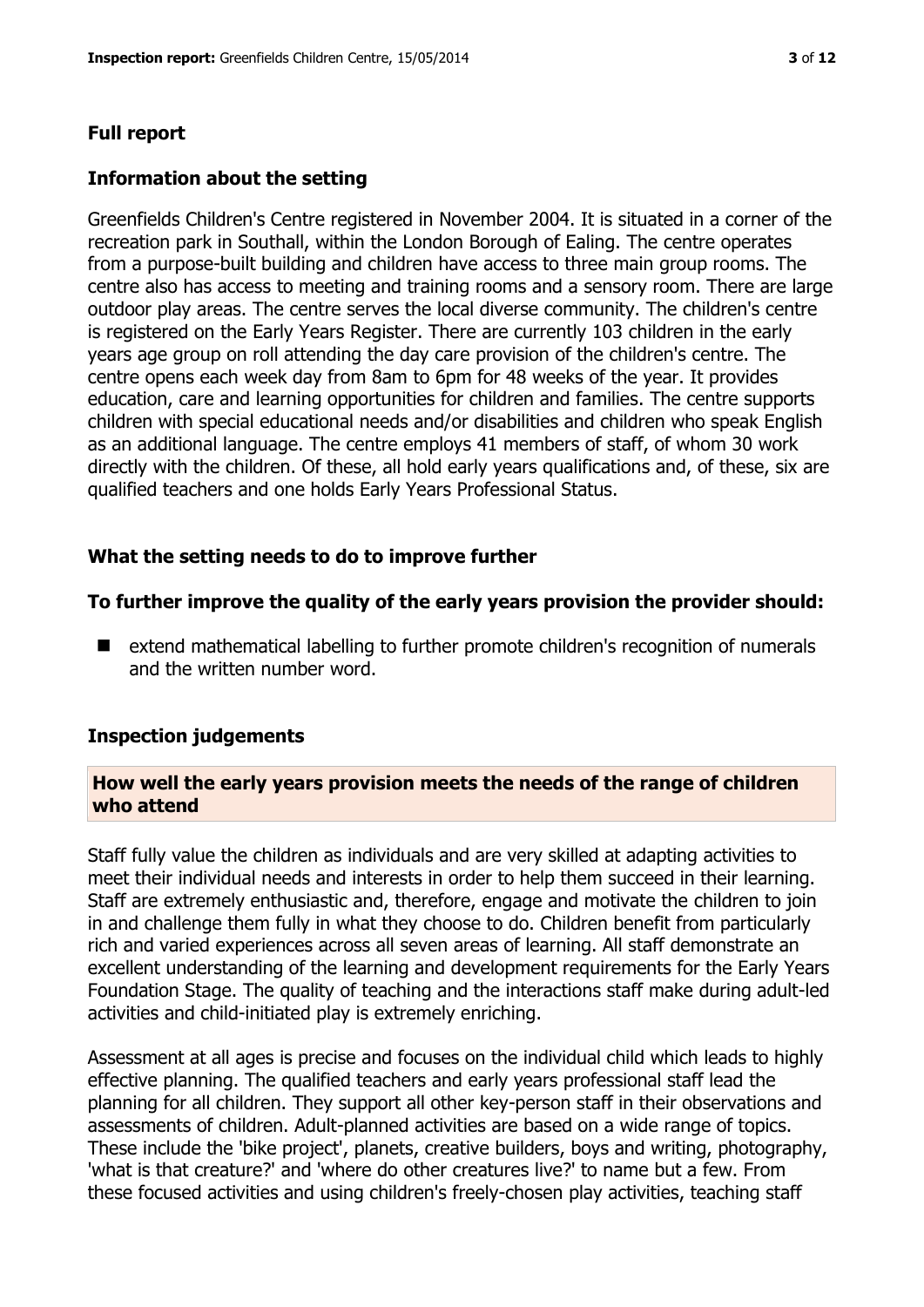plan for individual children's next steps or learning intentions. This helps to ensure that children receive an extremely broad variety of learning opportunities and that staff specifically plan for any minor gaps in children's development. Consequently, all children are challenged across a very broad spectrum of activities and receive a wealth of learning opportunities that prepare them for school. Staff evaluate children's achievements every day to further their understanding of children's emerging interests and abilities. There are comprehensive systems in place to ensure that all children are emotionally prepared for the next stages of their learning.

Babies and toddlers are highly stimulated in their development. They enjoy popular nursery rhymes and action songs together and are confident to join in. Staff deployment in the baby room is very good, which means that staff can spend plenty of time with individual babies. They use a range of verbal and non-verbal interaction to help babies feel emotionally secure. Babies, therefore, are content to choose activities, such as building towers, looking at books, playing with toy animals or playing with brightly coloured rings from a treasure box.

A small group of older children wait patiently as an activity is set up. A staff member talks about the ingredients needed to make dough. Children are delighted to take part and happily wait for their turn. The staff member is flexible in her approach, particularly when others decide to join the group of children. She provides reminders to the children about the importance of washing their hands prior to taking part which supports their awareness of health and hygiene. Children help to measure out and count spoonfuls. They recall how they have done the activity before, as the staff member creates opportunities for this recall by asking them 'what next?' She helps children learn mathematical language as she talks about 'full cup' and 'half-full'. However, the activity lacks additional props, such as pictures of number or representations of numbers and words to further support children's ability to put mathematical concepts into context.

Children are making excellent progress in their physical skills and their personal, social and emotional development in relation to their starting points. There is a clear focus on supporting children to acquire very good communication and language skills regardless of these starting points. Children with special educational needs and/or disabilities are extremely well supported. This outstanding practice helps to prepare all children for the move to school. Staff are highly supportive but allow children to be independent. They all join in with music and movement activities, aimed at maintaining their engagement and supporting them to follow instructions. Children take turns to catch a ball, use a microphone, sing or use tapping sticks in time with the music.

Babies and toddlers thoroughly enjoy story time. The staff member uses a prop to stand the large book up. Children sit on the floor and move so that all their friends can see the pictures. Exceptional teaching practice actively involves the children, who take turns to turn the pages for example. The staff member maintains excellent rapport with the children as she acts out the characters of the story, using different tones and voices and then building on what is happening to maintain children's attention. A child confidently points to the page to show they understand what is happening next.

Older children also thoroughly enjoy small group activities. One group looks at beans that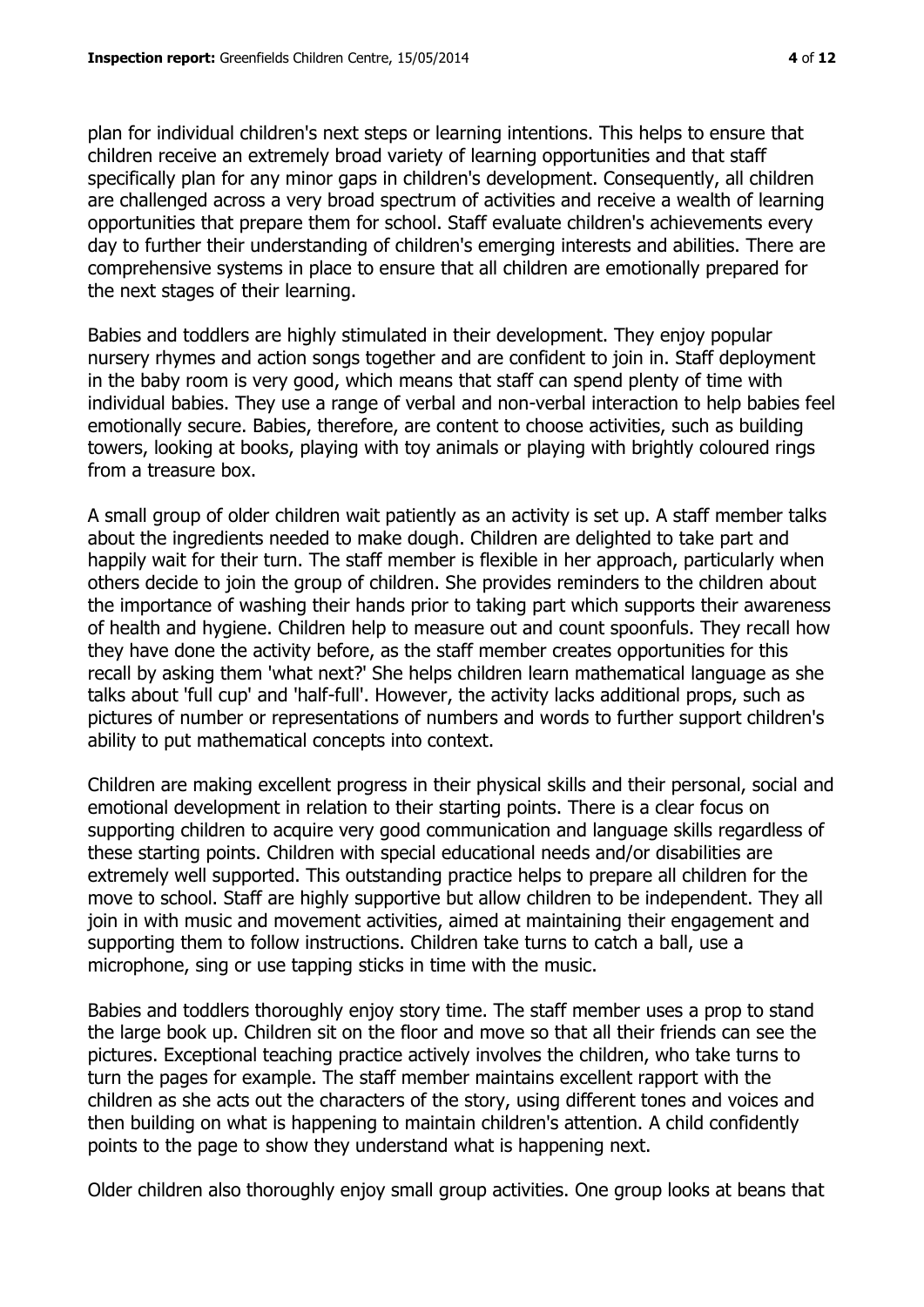they are growing in the garden. They feel the bean and describe how it feels to them. A staff member asks the children to recall what they know about the story of 'Jack and the beanstalk'. Children explain that the beans in the story are 'magic beans' and that the mum in the story 'grew the magic beans'. They add that it 'turned into a beanstalk'. Again, excellent teaching practice extends children's comprehension of literacy and language, as the staff member proactively asks the children 'What is Jack doing here?'

There are highly successful strategies to engage parents in children's learning. Parents state at the inspection that they are delighted to join children for curriculum days and take part in children's play. They add that this helps them to understand how to extend teaching and learning at home and to be aware of the seven areas of learning. The centre invites parents to stay and play sessions and workshops entitled 'Keeping up with the children'. They are also encouraged to attend parent meetings with key-person staff to further support their understanding of their children's achievements.

# **The contribution of the early years provision to the well-being of children**

The centre offers a highly stimulating environment for children which provides a calm atmosphere for learning. The vast spaces indoors and outdoors means that children have the freedom to explore and move about. The centre provides a substantial range of topics and resources to inspire children's engagement across all seven areas of learning. Children are extremely confident to choose their own activities and resources and decide whether to play inside or outdoors. They are very happy and clearly demonstrate that they feel safe and are emotionally secure. They have particularly warm bonds with the staff and are able to adapt their relationships with one another in tune with the needs of others. They demonstrate high levels of self-control during activities and behave exceptionally well.

Babies and toddlers relish experiencing water play. They sit together and listen as the staff member confidently extends their learning by showing and explaining how the water goes down the top of the funnel and out of the bottom. The children take over and excitedly transfer water for themselves from one container to another. They splash and walk through the puddles. Proactive staff teaching helps children recognise the marks they make with their footprints. Other toddlers engage enthusiastically with staff using a 'gloop' activity of custard powder and water. They splash and make marks in the tray by running their fingers through the liquid. The exceptionally well-planned activities are simple but highly effective. As a result, children remain engaged for lengthy periods.

Staff are meticulous in promoting children's growing understanding of how to keep themselves safe and healthy. Children are confident in their self-care and understand the importance of washing their hands prior to eating, for example. Children demonstrate a growing awareness of these routines and cooperate happily and with minor intervention prior to eating snacks or meals. They follow instructions from staff, such as prompt reminders not to run indoors. Children have exceptional awareness of the routines of the day and staff expectations. They treat staff and one another with mutual respect.

The centre provides nutritious snacks and meals. Staff are exceptionally well organised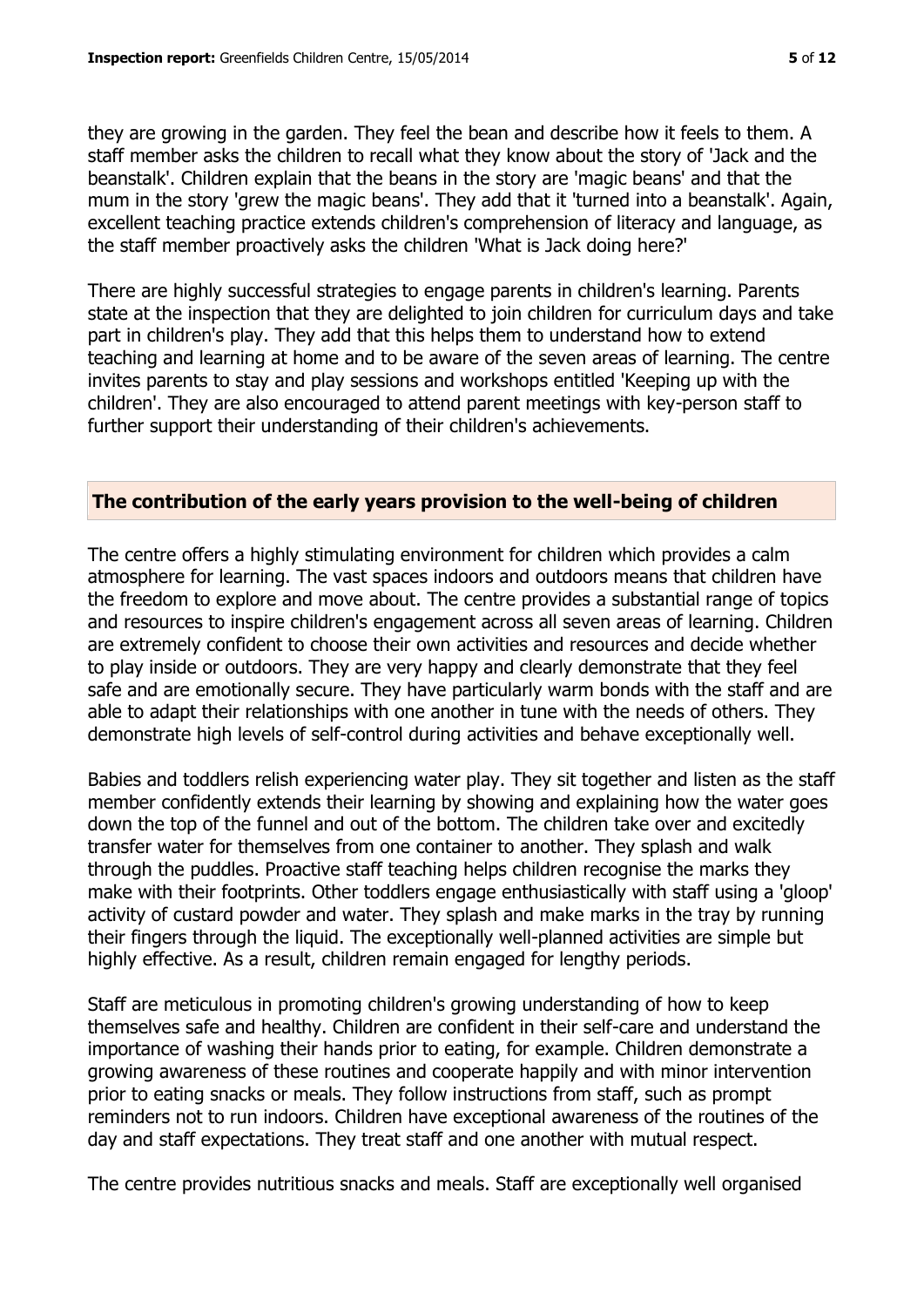throughout the day and particularly during mealtimes. All children over two years old eat together in the main classroom. Tables are set with flowers in a vase and plates. A staff member supervises each table and is provided with a folder containing all essential information about the children sitting with them. Therefore, staff are significantly aware of children's dietary needs or preference and the menu for today. Meals and snacks are prepared and cooked on site, with options to meet all children's individual needs. Staff are proactive. They chat to children over lunch about the food they will be eating today and how this supports their well-being. Babies eat their meals in their own room. Babies' meals are labelled prior to serving. This ensures that all babies' preferences and weaning needs are met and that staff are fully aware of these. Babies are encouraged to feed themselves. Staff are exceptionally caring and supportive and ensure that all the babies eat all they want to and enjoy their meal. Excellent staff deployment means that other staff sit with older children who are leaving after the morning session. This very good practice means that children are supervised exceptionally well as others eat. It also means that staff are on hand to talk to parents as they arrive and offer information about what children have done during the day.

All children have regular access to the outdoors. They can move freely between the indoor and outside play area which supports their play and exploration and their physical skills and development. Older children dig and explore in the sand pit. They experiment with what happens when they add water to the sand. Under supervision from staff who interact purposefully, children build ramps and constructions to walk on or balance over. They wear hard hats and together carry the planks in twos demonstrating their ability to work together. These exceptional partnerships between children promote their relationships with one another. Other children busy themselves washing dolls in the bath or playing in the large tree house. Children's physical development is very well supported throughout the day. Substantial thought has been given by the centre to extending the opportunities for children outdoors. As a result, children have their own growing areas with raised beds. They can therefore sow and harvest their produce which helps them to understand where food comes from. Children thoroughly enjoy the golf course too. This actively promotes their coordination skills and gives them confidence to take part in a wider variety of activities. The centre supports children's creative expression well and employs an artist in residence. The artist has worked with the children to design and paint pot plants which children have given to local residents to display in their gardens.

# **The effectiveness of the leadership and management of the early years provision**

The leadership of the children's centre is inspirational. The centre manager and her deputy lead by example and are highly professional practitioners. They have an excellent understanding of their responsibilities to lead and manage, to safeguard children, to promote children's high achievements and to motivate staff to continuously improve practice.

Staff demonstrate a very strong understanding of the safeguarding and welfare requirements for the Statutory framework of the Early Years Foundation Stage. All staff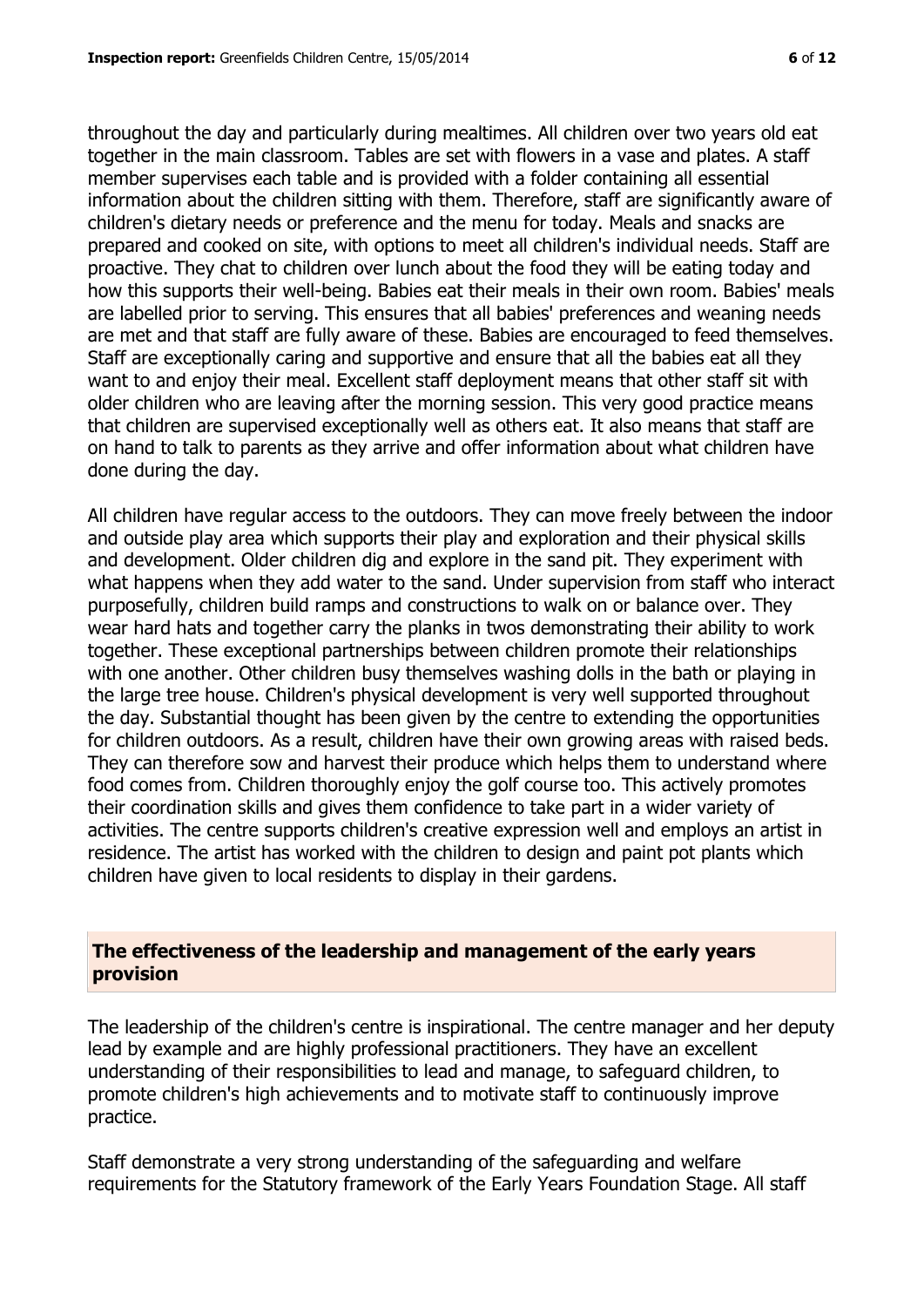complete safeguarding children training. They are, therefore, able to demonstrate an excellent understanding of the procedures to protect and keep safe the children in their care. Safeguarding and child protection practice is reviewed regularly to ensure it is always up-to-date and prioritised. Almost all the staff working with children hold a recognised first aid qualification so that they can treat minor injuries. The leadership team successfully implements robust recruitment and induction practice. High quality supervision procedures ensure that those working with children are suitable to do so and are highly motivated in their roles. There is a broad range of further training and systems of targeted professional development for all staff. Staff morale is, therefore, very high and there is a shared ethos of always improving practice. This has direct benefits for children's care and learning.

The centre implements robust policies and procedures which staff adhere to at all times. These policies are shared with parents so that they fully understand the procedures that support children's health and well-being. Comprehensive risk assessments of the environment and ongoing daily checks, both indoors and outside, promote children's safety and well-being exceptionally well. Staff are vigilant and supervise children effectively at all times. Staff record any accidents or incidents that occur and these are later reviewed to inform the management team of any intervention that may need to be made. The extremely efficient staff team deploy themselves very well at all times of the day. This exceptional practice has a positive impact on children's safety and their own awareness of behaviour. Staff and the leadership team are highly approachable. Therefore, parents are confident to approach them with any minor concerns. Highly effective systems are in place to work with parents, for example in the appropriate and comprehensive administration of any complaints that the centre may receive.

The nursery has been highly proactive in evaluating its priorities. The views of parents, children and staff support the management team in identifying the strengths of the nursery and making plans for future improvement. These ongoing plans and targets focus on the children attending and the ever changing needs of the local community. The lead teaching staff reflect on staff practice daily. They use their reflections to support their short-term planning in order to promote the high achievement of the children attending. The centre is very clear about the strengths of the provision. These include the successful approaches for narrowing the attainment gap for children attending with below typically expected starting points. Parents state at the inspection and through their questionnaire responses that staff support children's learning extremely well. Parents value the support from approachable staff through home visits, daily exchange of information and newsletters. They speak about personal circumstances and individual experiences where the centre has been very accommodating and how the care provided has made a significant impact on their children's development.

Staff have a thorough understanding of the learning and development requirements for the Early Years Foundation Stage. They demonstrate an excellent understanding of children's backgrounds and interests. Staff obtain this information through the purposeful home visits completed by the management team prior to children starting. There are exceptional systems to monitor the educational programmes in order to ensure that all children receive a high standard of learning brought about by highly effective teaching methods. The qualified teachers leading the teaching are an excellent team and make a significant impact on the planning and assessment for all children. Staff make timely and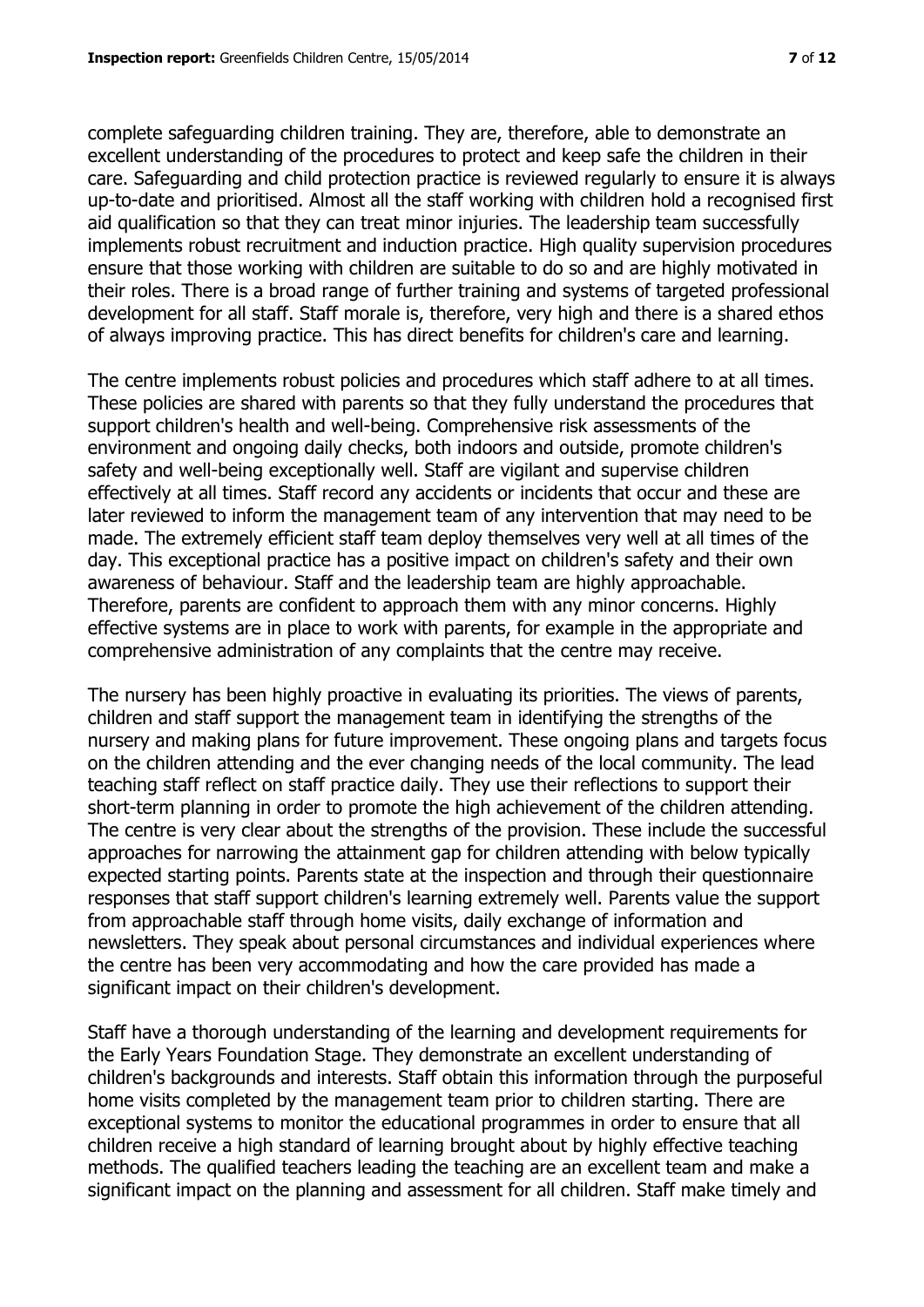accurate observations of children's learning. All staff encourage children to explore the exciting opportunities the centre offers. This means that children are supporting exceptionally well in acquiring the skills to learn effectively and be ready for the next stage of their learning.

The centre is purpose built and provides an excellent environment for children to move freely, accessing the indoors and outdoors as they choose. The centre is highly inclusive and has an exceptionally welcoming approach and ethos. It caters for an extremely diverse area and the vast majority of children attending speak English as an additional language. The centre offers enriching experiences for all children. There is excellent support for those children with special educational needs and/or disabilities. The interagency working and partnerships with other professionals who work with some of the children are fully embedded into daily practice. Staff use their skills and training, for example the use of Makaton sign language, to promote the outcomes for all children. As a result, all children make excellent progress in relation to their starting points.

Partnerships with a broad selection of feeder schools are well established. Consequently, staff can offer parents advice and be able to support children's readiness for when they move on to school. Partnerships with parents are extremely positive. They are fully included in their children's care and learning and have professional, established relationships with the staff. The centre provides additional support for families, for example through curriculum days, which parents are extremely positive about. The centre also offers families a Polish group and a support worker is available for home visits for example, to support families originating from Somalia. The centre is also making a considerable impact on the local community overall and through their gardening projects local neighbours have invited children to display their pots. The centre also invites the local community to join children for their international celebration days. Staff take children to visit all local places of worship which successfully promotes children's awareness of similarity and difference. As a result children develop a strong respect for others.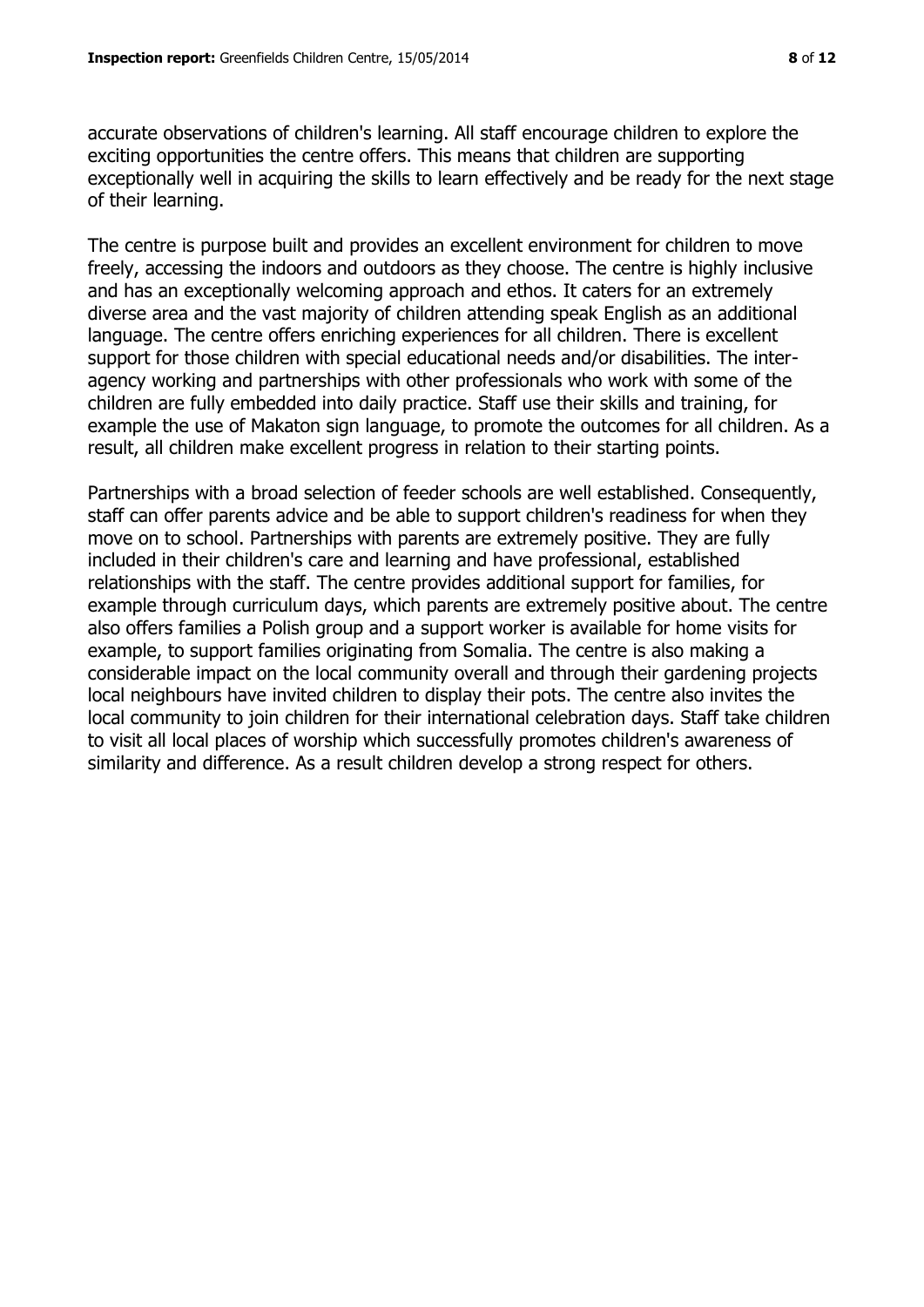# **What inspection judgements mean**

# **Registered early years provision**

| <b>Grade</b> | <b>Judgement</b>        | <b>Description</b>                                                                                                                                                                                                                                                                                                                                                                                |
|--------------|-------------------------|---------------------------------------------------------------------------------------------------------------------------------------------------------------------------------------------------------------------------------------------------------------------------------------------------------------------------------------------------------------------------------------------------|
| Grade 1      | Outstanding             | Outstanding provision is highly effective in meeting the needs<br>of all children exceptionally well. This ensures that children are<br>very well prepared for the next stage of their learning.                                                                                                                                                                                                  |
| Grade 2      | Good                    | Good provision is effective in delivering provision that meets<br>the needs of all children well. This ensures children are ready<br>for the next stage of their learning.                                                                                                                                                                                                                        |
| Grade 3      | Requires<br>improvement | The provision is not giving children a good standard of early<br>years education and/or there are minor breaches of the<br>safeguarding and welfare requirements of the Early Years<br>Foundation Stage. It will be monitored and inspected within<br>twelve months of the date of this inspection.                                                                                               |
| Grade 4      | Inadequate              | Provision that is inadequate requires significant improvement<br>and/or enforcement action. The provision is failing to give<br>children an acceptable standard of early years education and/or<br>is not meeting the safeguarding and welfare requirements of<br>the Early Years Foundation Stage. It will be monitored and<br>inspected again within six months of the date of this inspection. |
| Met          |                         | The provision has no children on roll. The inspection judgement<br>is that the provider continues to meet the requirements for<br>registration.                                                                                                                                                                                                                                                   |
| Not met      |                         | The provision has no children on roll. The inspection judgement<br>is that the provider does not meet the requirements for<br>registration.                                                                                                                                                                                                                                                       |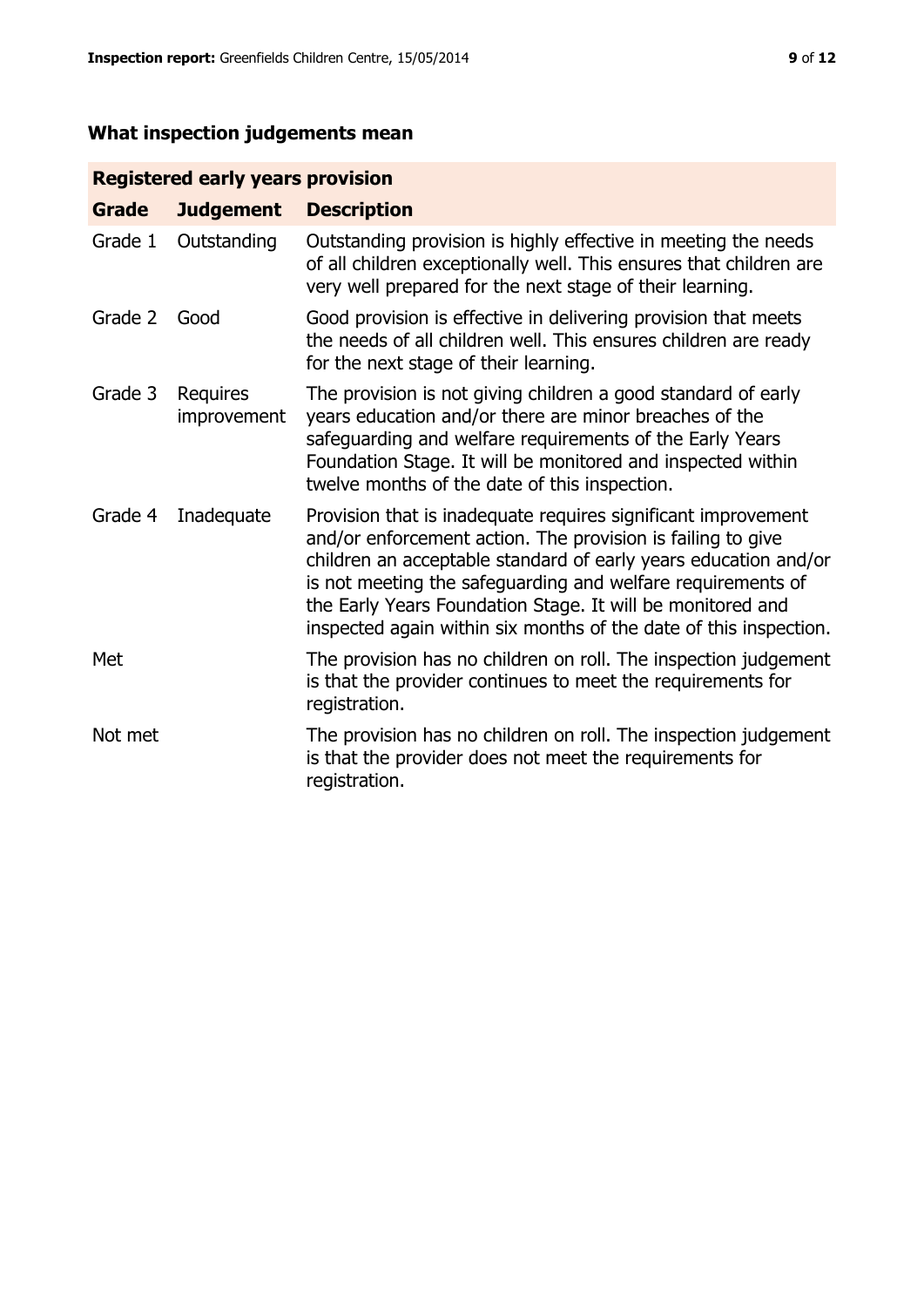# **Inspection**

This inspection was carried out by Ofsted under sections 49 and 50 of the Childcare Act 2006 on the quality and standards of provision that is registered on the Early Years Register. The registered person must ensure that this provision complies with the statutory framework for children's learning, development and care, known as the Early Years Foundation Stage.

# **Setting details**

| <b>Unique reference number</b> | EY280837                 |
|--------------------------------|--------------------------|
| <b>Local authority</b>         | Ealing                   |
| <b>Inspection number</b>       | 960101                   |
| <b>Type of provision</b>       | Full-time provision      |
| <b>Registration category</b>   | Childcare - Non-Domestic |
| Age range of children          | $0 - 5$                  |
| <b>Total number of places</b>  | 96                       |
| Number of children on roll     | 103                      |
| <b>Name of provider</b>        | London Borough of Ealing |
| Date of previous inspection    | 07/07/2011               |
| <b>Telephone number</b>        | 0208 813 8079            |

Any complaints about the inspection or the report should be made following the procedures set out in the guidance *'Complaints procedure: raising concerns and making complaints* about Ofsted', which is available from Ofsted's website: www.ofsted.gov.uk. If you would like Ofsted to send you a copy of the guidance, please telephone 0300 123 4234, or email enquiries@ofsted.gov.uk.

# **Type of provision**

For the purposes of this inspection the following definitions apply:

Full-time provision is that which operates for more than three hours. These are usually known as nurseries, nursery schools and pre-schools and must deliver the Early Years Foundation Stage. They are registered on the Early Years Register and pay the higher fee for registration.

Sessional provision operates for more than two hours but does not exceed three hours in any one day. These are usually known as pre-schools, kindergartens or nursery schools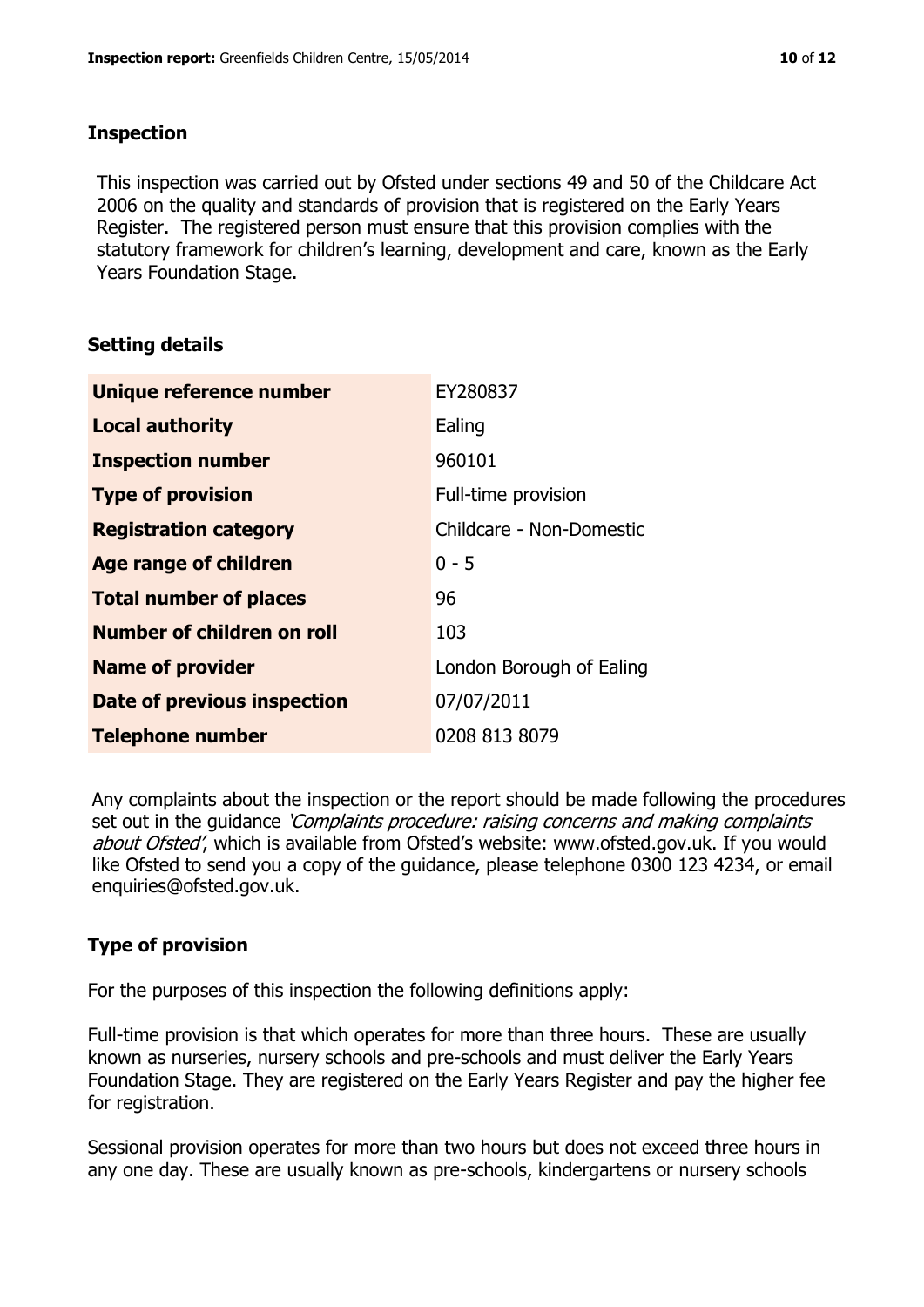and must deliver the Early Years Foundation Stage. They are registered on the Early Years Register and pay the lower fee for registration.

Childminders care for one or more children where individual children attend for a period of more than two hours in any one day. They operate from domestic premises, which are usually the childminder's own home. They are registered on the Early Years Register and must deliver the Early Years Foundation Stage.

Out of school provision may be sessional or full-time provision and is delivered before or after school and/or in the summer holidays. They are registered on the Early Years Register and must deliver the Early Years Foundation Stage. Where children receive their Early Years Foundation Stage in school these providers do not have to deliver the learning and development requirements in full but should complement the experiences children receive in school.